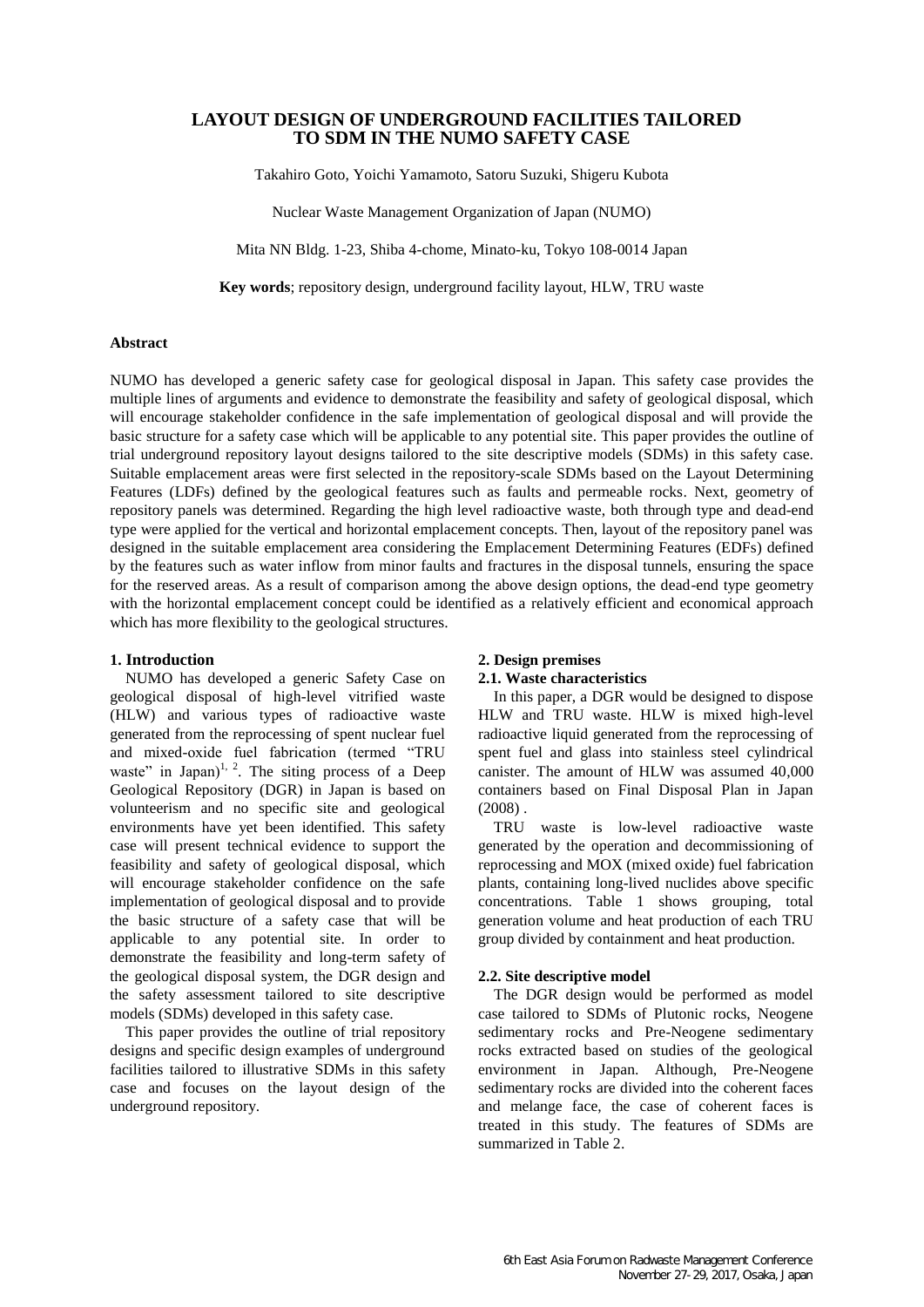Table 1. Volume and heat production of TRU waste<sup>3</sup>

| Group                         | Key waste type                                                       | Total volume<br>(m <sup>3</sup> ) | Heat<br>*1<br>production <sup>®</sup><br>(W/waste) |
|-------------------------------|----------------------------------------------------------------------|-----------------------------------|----------------------------------------------------|
|                               | Cemented iodine<br>absorbent                                         | 319                               | ←1                                                 |
| $\mathfrak{D}_{\mathfrak{p}}$ | Compressed hulls and<br>ends pieces, Returned<br>waste               | 5792                              | 19                                                 |
| 3                             | <b>Bituminized low-level</b><br>concentrate, Mortar,<br>etc.         | 5228                              | 3                                                  |
| 4                             | Cemented combustible,<br>poorly combustible,<br>incombustible waste. | L: $5436^{*2}$<br>H: $1309^{*3}$  | 3                                                  |

\*1: After 25years for the period from manufacturing until the commencement of the disposal, \*2: Waste of low heat generation, \*3: Waste of high heat generation

Table 2. Three types of SDMs and their features

| <b>SDM</b>                          | Thermal                                    | Hydraulic                                                      | Mechanical | Chemical                                       |
|-------------------------------------|--------------------------------------------|----------------------------------------------------------------|------------|------------------------------------------------|
|                                     | features                                   | features                                                       | features   | features                                       |
| Plutonic rocks                      |                                            | Fractured media Hard rock                                      |            | Fresh<br>Reducing condition<br>Weakly alkaline |
| Neogene<br>sedimentary<br>rocks     | Thermal<br>gradient<br>$3^{\circ}$ C/100 m | Porous media<br>with low density Soft rock<br>of fractures     |            | Saline<br>Reducing condition<br>Neutral        |
| Pre-Neogene<br>sedimentary<br>rocks |                                            | Fractured media<br>with high density Hard rock<br>of fractures |            | Saline<br>Reducing condition<br>Neutral        |

## **2.3. Repository concept**

The DGR design shall be based on the tunnel disposal method, from the viewpoints of the applicability to the geological disposal of heat generating waste such as vitrified waste, reliability of transportation and emplacement techniques to underground and ease of quality control. The tunnel disposal method can be divided into dispersed emplacement in the tunnel and accumulated emplacement in the tunnel according to the way the waste is emplaced. Application of these concepts depends on the heat generation characteristics of the radioactive waste. In order to control the temperature rise in a repository, the former concept is applied to vitrified waste which has a higher heat generation. On the other hand, the concept of accumulated emplacement in the tunnel is applied to TRU waste with less heat generation relatively.

In current design study, concept options of the vertical pit emplacement and the horizontal PEM emplacement have been selected for the HLW disposal, whereas vault emplacement has been for the TRU waste disposal that was developed in a past study<sup>4</sup> as starting points for structured review of concepts. These concepts of EBSs are summarized in Fig. 1.

### **3. Repository layout demonstration 3.1. Procedure to determine layout**

Fig. 2 shows the procedure to determine layout of underground facilities and requirements. First, the suitable emplacement area is selected for the SDM in repository scale with considering the Layout Determining Features (LDFs). Next, shape and size of a disposal panel is determined according to the suitable emplacement area. Through type and dead-end type are applied for the disposal panel options. Then, the layout of the disposal panel is conducted in the suitable emplacement area with considering the Emplacement Determining Features (EDFs), and connecting tunnels and access tunnels are installed so that construction, operation and closure will be carried out efficiently. In addition, it is considered to ensure the reserved area in the suitable emplacement area for some difficult cases of waste emplacement. Juxtaposition of the DGR for HLW and the DGR for TRU waste is assumed in this layout demonstration.



Fig. 1. Repository concepts



Fig. 2. Procedure to determine layout and requirements

## **3.2. Suitable emplacement area**

The suitable emplacement area shall be selected considering the arrangement of disposal tunnels in the repository scale SDM. The index to assess the suitable area for disposal has been defined as LDF. Examples of LDFs are shown in Table 3. LDF is defined as the geological features such as fault fracture zones and permeable host rock which have potential risk for emplacement. LDF would be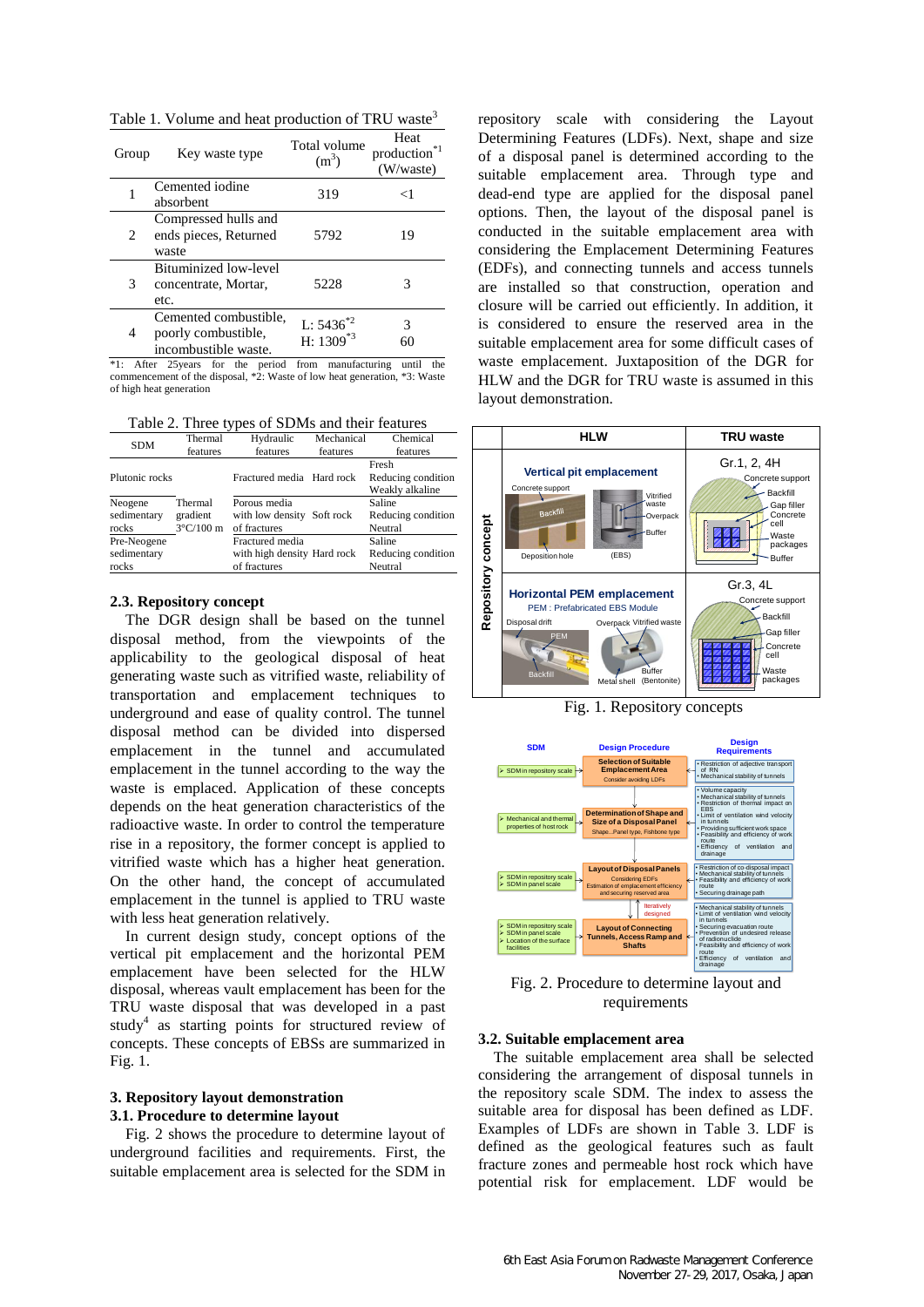identified by surface based investigation, and the suitable emplacement area would be selecting by precluding LDFs. Handling in the underground repository layout design for LDFs on faults and factures is shown in Table 4.

|  | Table 3. Geological features serving as LDF |  |  |  |
|--|---------------------------------------------|--|--|--|
|--|---------------------------------------------|--|--|--|

| <b>Categories</b>                                          | <b>Risks</b>                                                                              | <b>LDFs</b>                                                                               |
|------------------------------------------------------------|-------------------------------------------------------------------------------------------|-------------------------------------------------------------------------------------------|
| Assumed risks<br>during<br>construction                    | Collapse of the tunnel<br>face                                                            | Fault, fracture<br>Local soft areas (such<br>as serpentine)                               |
|                                                            | Sudden water inflow                                                                       | Fault, fracture, etc.                                                                     |
| Assumed risks<br>during<br>operation                       | Increased volume of<br>groundwater to be treated<br>(drainage volume) during<br>operation | Fault, fracture<br>Formations with high<br>transmissivity (such as<br>conglomerate layer) |
| Possible risks<br>related to the<br>post-closure<br>safety | Fast groundwater flows<br>Shear deformation of the<br><b>EBS</b>                          | Fault, fracture<br>Permeable host rock                                                    |

Table 4. Handling for LDF on fault and fracture

| <b>Categories of</b><br>faults and<br>fractures                                               | Handling in the<br>development of SDM                                                                          | Handling in the underground<br>facility design                                                                                                                                                                                                      |
|-----------------------------------------------------------------------------------------------|----------------------------------------------------------------------------------------------------------------|-----------------------------------------------------------------------------------------------------------------------------------------------------------------------------------------------------------------------------------------------------|
| Active fault<br>(e.g. trace length<br>of $10 \text{ km or}$<br>longer)                        | Define the repository-<br>scale SDM not to be<br>included in the possible<br>repository site.                  | Not subject to the layout study<br>due to the reason shown in left<br>column.                                                                                                                                                                       |
| Large-scale fault<br>with unknown<br>activity<br>(e.g. trace length<br>of 10 km or<br>longer) | Define the repository-<br>scale SDM not to be<br>included in the possible<br>repository site.                  | Not subject to the layout study<br>due to the reason shown in left<br>column-                                                                                                                                                                       |
| Major fault<br>(e.g. trace length<br>of $1 - 10$ km)                                          | A fault listed in the<br>repository-scale SDM                                                                  | Categorized as a LDF<br>considering the possibility of<br>causing difficulties during the<br>excavation, such as abnormal<br>flooding. Disposal tunnels<br>should not be constructed in a<br>fault and fractures and in the<br>range of its impact. |
| Small-scale<br>unconsolidated<br>fault<br>(e.g. trace length<br>of less than<br>$1km$ )       | A fault which is not<br>listed in the repository-<br>scale SDM but listed in<br>the SDM as the panel-<br>scale | A disposal tunnel excavated but<br>no waste nor EBS is emplaced<br>if it is likely to cause difficulties<br>with respect to spring water in<br>the excavation of disposal<br>tunnels or deposition holes<br>(handled as an EDF).                    |
| Consolidated<br>fault and<br>fractures<br>(without a<br>fracture zone)                        | Listed in the SDM as<br>panel scale                                                                            | Waste and EBS emplaced if<br>there are no difficulties in the<br>excavation of disposal tunnels<br>and cavities (handled as an<br>EDF).                                                                                                             |

In addition to the fault and fractures, the transmissivity of the host rock and travel time of groundwater can also be a LDF. Disposal tunnels shall be arranged in a way that the waste is emplaced preferentially in the area where the groundwater flow is considered to be relatively slow at repository-scale. It is better that the groundwater flow velocity of the host rock around the area is as slow as possible for the disposal. Thus, disposal tunnels are arranged preferentially in the area with a lower groundwater flow velocity and a relatively long travel time. Travel time estimated by using Darcy velocity field is used here as an indicator determined as travel time per unit travel path length assuming the travel path length of particles on the host rock to be 500 m.

Groundwater flow analyses have been performed with consideration of faults and fractures for each SDM in repository scale. The suitable emplacement area selected for Plutonic rocks is shown on the distribution of travel time in Fig. 3. The faults described on the disposal site scale are characteristic as the hydrological geological structure of the host rock, there is a tendency that travel time becomes relatively short around the faults. Therefore, the disposal panel shall be installed preferentially in the suitable emplacement area excluding around the faults.



velocity and suitable emplacement area (A plane view at the depth of 1,000 m for Plutonic rocks)

# **3.3. Disposal panel 3.3.1. DGR for HLW**

Through type and dead-end type are applied as the disposal panel option of the DGR for HLW. A through type panel has been employed as the DGR concept in a previous generic safety case in Japan<sup>5</sup>. In order to connect a number of disposal tunnels in the same direction at regular intervals, appropriate spacing is set between them in a way as not to affect each other with respect to thermal impact of waste and the mechanical stability of tunnels.

The number of disposal panels is examined as 6 to 8 areas considering the volume capacity (40,000 containers of vitrified waste will be accommodated), the limited ventilation wind velocity ( $\leq$  7.5 m/s) and the limited temperature ( $\leq$  37 °C) in the tunnels. The length per disposal tunnel and the number of disposal tunnels shall be set, so that it can be accommodated in the suitable emplacement area. Here, the length and number of disposal tunnels are determined so that the same amount of waste can be emplaced for each disposal panel.

As an example, detailed plan views of a disposal panel for the through type and the dead-end type in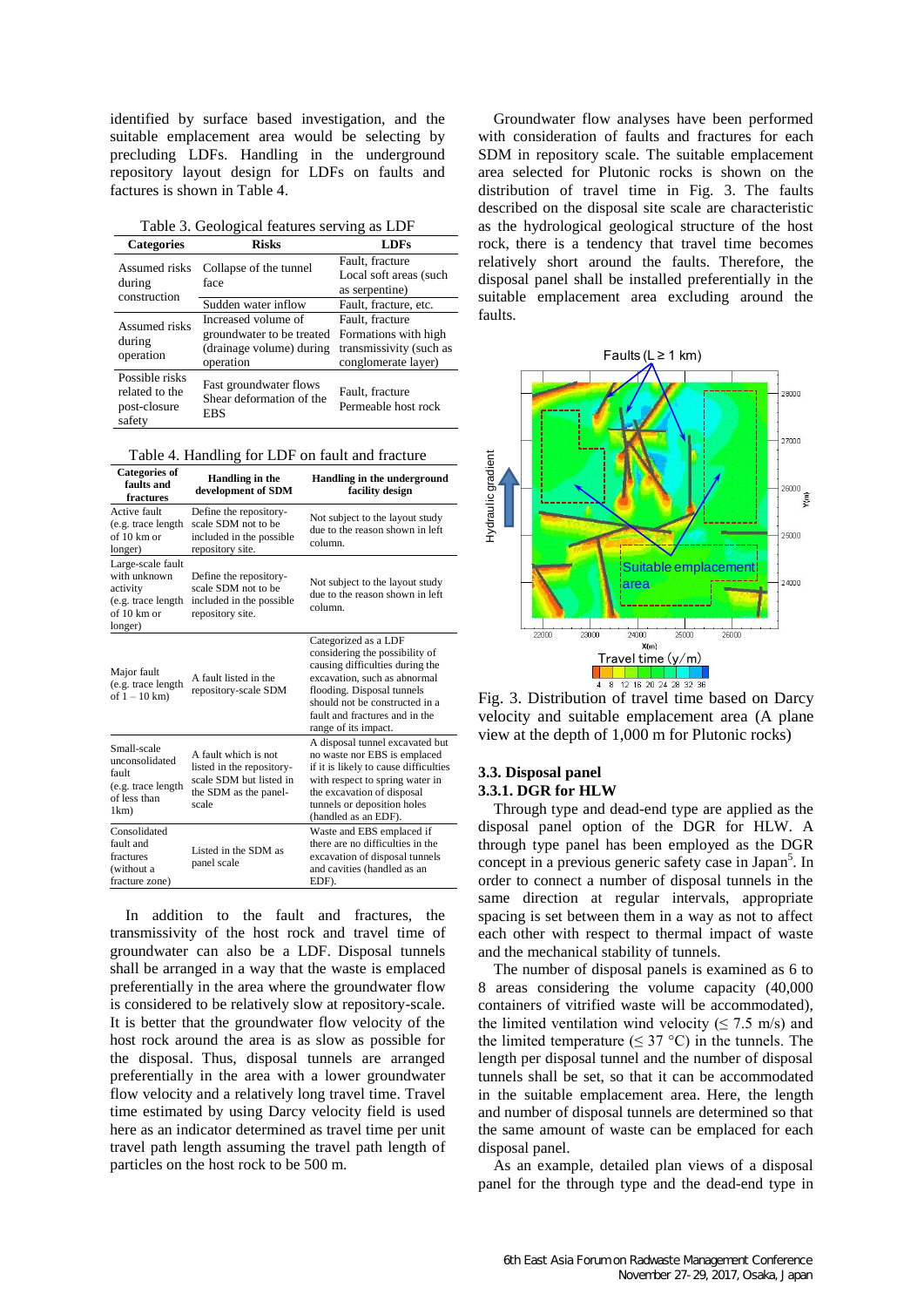the case of Plutonic rocks are shown in Fig. 4 and Fig. 5, respectively.







Fig. 5. Disposal panel of dead-end type (Horizontal PEM concept, Plutonic rocks)

260@3.36m+20.0m=893.6m

## **3.3.2. DGR for TRU waste**

A detailed plan view of the underground facilities for TRU waste in the cases of Plutonic rocks and Pre-Neogene sedimentary rocks is shown in Fig. 6. The groundwater is assumed to flow from bottom to top of the figure. In this case, to ensure the migration distance as much as possible, waste group 1 and 2, whose contribution to the evaluation results of the radionuclide migration are large, are arranged in the upstream side of the groundwater flow, i.e., the lower side in the zone on the left side. Group 3 is arranged in the downstream side of the groundwater on the right side so as to minimize the impact of nitrates contained in group 3 on other waste groups.

### **3.4. Emplacement efficiency and reserved area**

EDF is used for the suitability judgment for the waste emplacement in the panel scale of the SDM. Based on EDF, the reserved area shall be set to be used for disposing waste that cannot be emplaced in the pre-specified disposal panels. EDF would be defined as the geological features such as flowing water from fracture zones which have potential risk for emplacement of the bentonite buffer and excavation. EDF would be identified in detail investigation in the underground investigation facility or construction phase, and the suitable emplacement area should be selected by precluding EDFs.

Water inflow into the deposition hole or the disposal tunnel is used as an indicator for the suitability judgment of the waste emplacement, as shown in Table 5. In the case of the vertical pit emplacement for the HLW disposal (HLW-V), if the water inflow rate into a deposition hole is higher than the following criteria, the deposition hole is judged unsuitable for the emplacement, and more space is assigned in the reserved area.

- Allowance of the water inflow rate determined from eroded mass of bentonite buffer due to piping
- $\triangleright$  Allowance of the water inflow rate determined from the feasibility of emplacement of bentonite block in the deposition hole



Fig. 6. Plane view of underground facilities for TRU waste (Plutonic rocks & Pre-Neogene sedimentary rocks)

Table 5. Criteria for EDFs

| <b>Disposal Concept</b>     | <b>Risks due to EDZ</b>         | <b>Criteria</b>                                                   |
|-----------------------------|---------------------------------|-------------------------------------------------------------------|
| HLW-V                       | Erosion of buffer due to piping | $< 0.78$ L/min $*1$<br>$< 0.83$ L/min $*2$<br>$< 0.51$ L/min $*3$ |
|                             | Feasibility of EBS emplacement  | $< 0.63$ L/min                                                    |
| HLW-H (PEM)                 | Difficulty of excavation due to | 300 L/(min m)                                                     |
| TRU waste                   | water inflow from tunnel face   |                                                                   |
| $*1.$<br>Plutonic<br>rocks, | $*2$ : Neogene<br>sedimentary   | $*3:$<br>rocks,                                                   |

Pre-Neogene sedimentary rocks

In the case of the PEM concept, the buffer is protected by the metal shell so that it is not likely to be affected by piping and erosion. Further, there is the prospect that the volume of water inflow during the operation period can be restricted by taking water inflow measures such as grouting and a reverse surface drainage<sup>6,7</sup>. Thus, based on results of actual construction of tunnels, the criterion of EDF in the case of horizontal emplacement for the HLW disposal (HLW-H) is determined to be less than 300 L/min of water inflow considering difficulty to the excavation at the tunnel face. The criterion of EDF for the TRU waste is determined considering difficulty to the excavation of disposal tunnels same as the HLW-H.

In the construction and operation of the repository, it is expected that the waste emplacement efficiency will increase or decrease against the prospect at the repository design. Preparing the reserved area with sufficient margin so that the underground facility can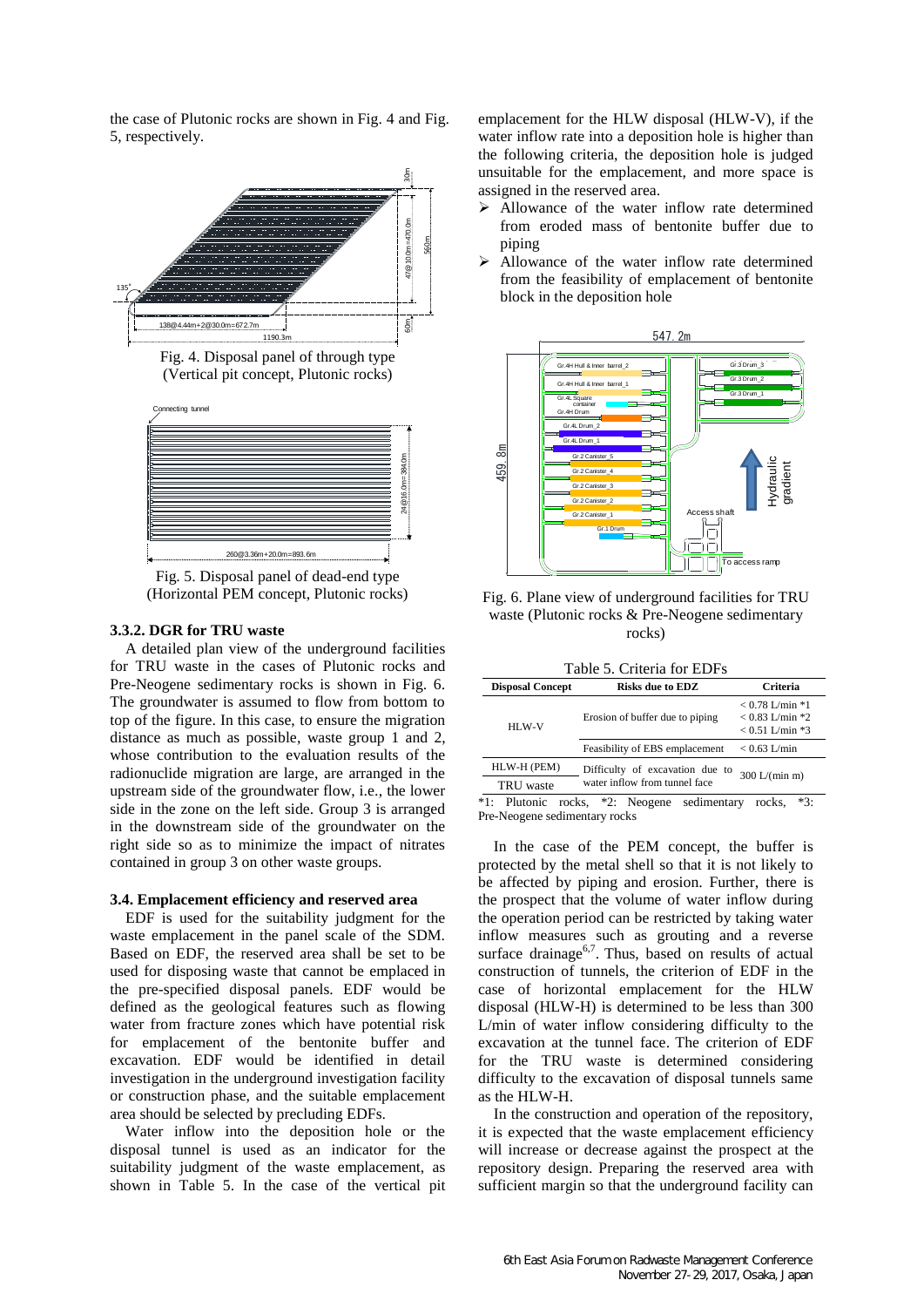be expanded, it is possible to tailor flexibly to unexpected situations.

In the case of the HLW-V, in order to determine the required reserved area for the deposition hole which is not suitable for emplacement of EBS, the water inflow rate into the deposition hole has been calculated by 3D groundwater flow analysis. The groundwater flow analysis has been performed with 100 realizations of the distribution model of fractures around disposal tunnels by using the stochastic SDM in the panel scale. The cumulative probability of water inflow into the deposition hole by the analysis is shown in Fig. 7 as an example of the case of Plutonic rocks. In this case, allowance of the water inflow rate is applied to the EDF criterion, and deposition holes with the water inflow rate exceeding this criterion shall be deemed unsuitable for the waste emplacement.



Fig. 7. Cumulative probability of water inflow into deposition hole (HLW-V, Plutonic rocks)

Table 6 shows the estimating results of the waste emplacement efficiency and required reserved area for each disposal concept and SDM. In the HLW-V, the reserved area is not required since the waste emplacement efficiency for Neogene sedimentary rocks is 100%. On the other hand, in the case of Plutonic rocks and Pre-Neogene sedimentary rocks, it is necessary to ensure the reserved area corresponding to 24% and 11% per disposal area, respectively. It means that the reserved area possible to dispose 9,600 and 4,400 containers of vitrified waste in Plutonic rocks and Pre-Neogene sedimentary rocks, respectively, will be needed as the total number of waste in the DGR for HLW to be 40,000.

Similar analyses have been also performed for the disposal tunnels of the HLW-H concept and the TRU waste. The sections of water inflow ratio exceeding the criterion of EDF were very small.

### **3.5. Repository layout**

Layout examples of the underground facilities for the co-disposal concept of the HLW and the TRU waste in plutonic rocks are shown in Fig. 8. The contours in the background of these figures represent the distribution of Darcy travel time ratio.

|                      | o                 |               |                   |
|----------------------|-------------------|---------------|-------------------|
| Disposal<br>concepts | <b>SDM</b>        | Waste         | Required          |
|                      |                   | emplacement   | reserve area      |
|                      |                   | efficiency(%) | (m <sup>2</sup> ) |
|                      | Plutonic rocks    | 76.0          | 430,000           |
|                      |                   |               | $(9,600$ HLWs)    |
| HLW-V                | Neogene           | 100           |                   |
|                      | sedimentary rocks |               |                   |
|                      | Pre-Neogene       | 88.7          | 310,000           |
|                      | sedimentary rocks |               | $(4,400$ HLWs)    |
| HLW-H<br>(PEM)       | Plutonic rocks    | 99.7          | 6,500             |
|                      |                   |               | $(120$ HLWs)      |
|                      | Neogene           | 100           | 0                 |
|                      | sedimentary rocks |               |                   |
|                      | Pre-Neogene       | 100           | 0                 |
|                      | sedimentary rocks |               |                   |
|                      | Plutonic rocks    | 99.5          | 130               |
|                      |                   |               |                   |

100 0

100 0

**TRU** waste Neogene sedimentary rocks

Pre-Neogene sedimentary rocks

Table 6. Estimating results for reserved area

As for the capacity of the repository tailored to 3 types of SDMs, it was possible to arrange the disposal panels which is the predetermined amount and the reserved area which is over the required amount in the suitable emplacement area after considering the distribution of faults in each SDM. For example, in the case of the HLW-V and the through type in Plutonic rocks represented in Fig. 8, the reserved area equivalent to 9,900 vitrified waste emplacements  $(440,000 \text{ m}^2)$  could be ensured by expanding two reserved areas (R-1, R-2) adjacent to the disposal panels on the right side (P-2, P-4) against required area  $(430,000 \text{ m}^2)$  equivalent to 9,600 vitrified waste emplacements based on estimating the waste emplacement efficiency. Furthermore, it will be possible to ensure two reserved areas (R-3, R-4) where  $6,000$  vitrified wastes  $(270,000 \text{ m}^2)$  can be accommodated by expanding adjacent to the disposal panels on the left side (P-5, P-6). In this case for the TRU waste repository, the reserved area secured adjacent to the TRU waste disposal area has an area of 117,000 m<sup>2</sup> (260 m  $\times$  450 m), which has enough margin for  $130 \text{ m}^2$  required from the estimation of the waste emplacement efficiency.

The excavation volume estimated from the layout of HLW underground facilities for each SDM is shown in Table 7. The size and the excavation volume of the HLW underground facilities are larger in the case of the HLW-V concept than the HLW-H concept for every SDM. The size of the underground facilities is remarkably large in the case of Neogene sedimentary rocks, because the host rock has a lower strength and the center-to-center spacing of disposal tunnels is more required. It is found that the concept of the horizontal emplacement and the dead-end type is able to reduce the excavation volume to approximately 1/2 compared to the concept of the vertical emplacement and the through type. For the HLW-V concept, the through type in case of Plutonic rocks and the dead-end type in case of Pre-Neogene sedimentary rocks are examined, however it can be